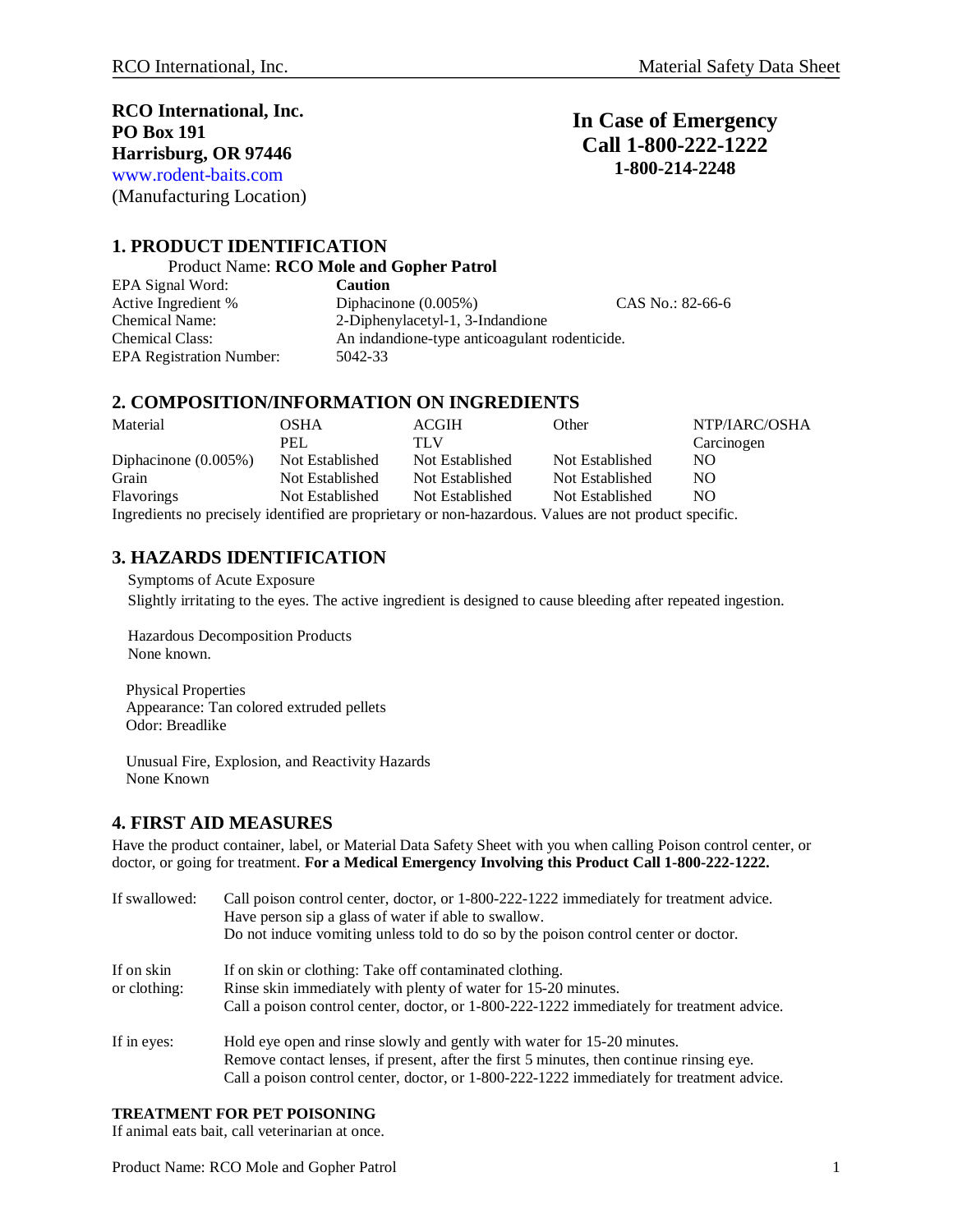#### **NOTE TO PHYSICIAN OR VETERINARIAN**

**Anticoagulant Diphacinone: If swallowed, this material may reduce the clotting ability of the blood and cause bleeding. For humans or dogs that have ingested this product and/or have obvious poisoning symptoms (bleeding or prolonged prothrombin times), give Vitamin K1 intramuscularly or orally.**

## **5. FIRE FIGHTING MEASURES**

| Fire and Explosion          |                                                        |                         |
|-----------------------------|--------------------------------------------------------|-------------------------|
| Flash Point (test method)   | Not Applicable                                         |                         |
| Flammable Limits (% in Air) | Lower: % Not Applicable                                | Upper: % Not Applicable |
| Auto ignition Temperature   | Not Available                                          |                         |
| Flammability                | Not Flammable                                          |                         |
| Extinguishing Media         | Fog or Water Spray, Foam, Carbon Dioxide, Dry Chemical |                         |
|                             |                                                        |                         |

Hazardous Decomposition Products None Known

Unusual Fire, Explosion, and Reactivity Hazards None Known

In Case of Fire

Potentially hazardous in fire. Wear self-contained breathing apparatus. If water is used as an extinguishing media, diking is required to keep contaminated water out of all water supplies.

#### **6. ACCIDENTAL RELEASE MEASURES**

In Case of Spill or Leak

Control the spill at its source. Clean up spill immediately, observing precautions outlined in Section 8. Sweep up material and place in a compatible disposal container. Once all material is collected, seal container and arrange for disposition.

## **7. HANDLING AND STORAGE**

Store the material in a well-ventilated, secure area out of reach of children and domestic animals. Do not store food, beverages or tobacco products in the storage area. Prevent eating, drinking, tobacco use, and cosmetic application in areas where there is a potential for exposure to the material. Wash thoroughly with soap and water after handling.

## **8. EXPOSER CONTROLS/PERSONAL PROTECTION**

THE FOLLWING RECOMMENDATIONS FOR EXPOSURE CONTROL/PERSONAL ROTECTION ARE INTENDED FOR THE MANUFACTURE, FORMULATION, PACKAGING, AND USE OF THIS PRODUCT.

FOR COMMERCIAL APPLICATIONS AND/OR ON-FARMAPPLICATIONS CONSULT THE PRODUCT LABEL.

| Ingestion:           | Prevent eating, drinking, tobacco usage and cosmetic application in areas where this is a potential<br>for exposure to the material. Wash thoroughly with soap and water after handling.                                                                      |
|----------------------|---------------------------------------------------------------------------------------------------------------------------------------------------------------------------------------------------------------------------------------------------------------|
| Eye Contact:         | Eye protection is not required for normal handling. Where eye contact is likely, wear tight-fighting<br>chemical goggles.                                                                                                                                     |
| <b>Skin Contact:</b> | Gloves are not required for normal handling. Where heavy contact is likely, wear chemical<br>resistant (such as nitrile or butyl) gloves.                                                                                                                     |
| Inhalation:          | Respiratory protection is not required for normal handling. In the event of an unusual dust<br>exposure, use engineering controls or a NIOSH-approved particulate respirator (N,P,R, or HE<br>Filter) to keep exposure below the Occupational Exposure Limit. |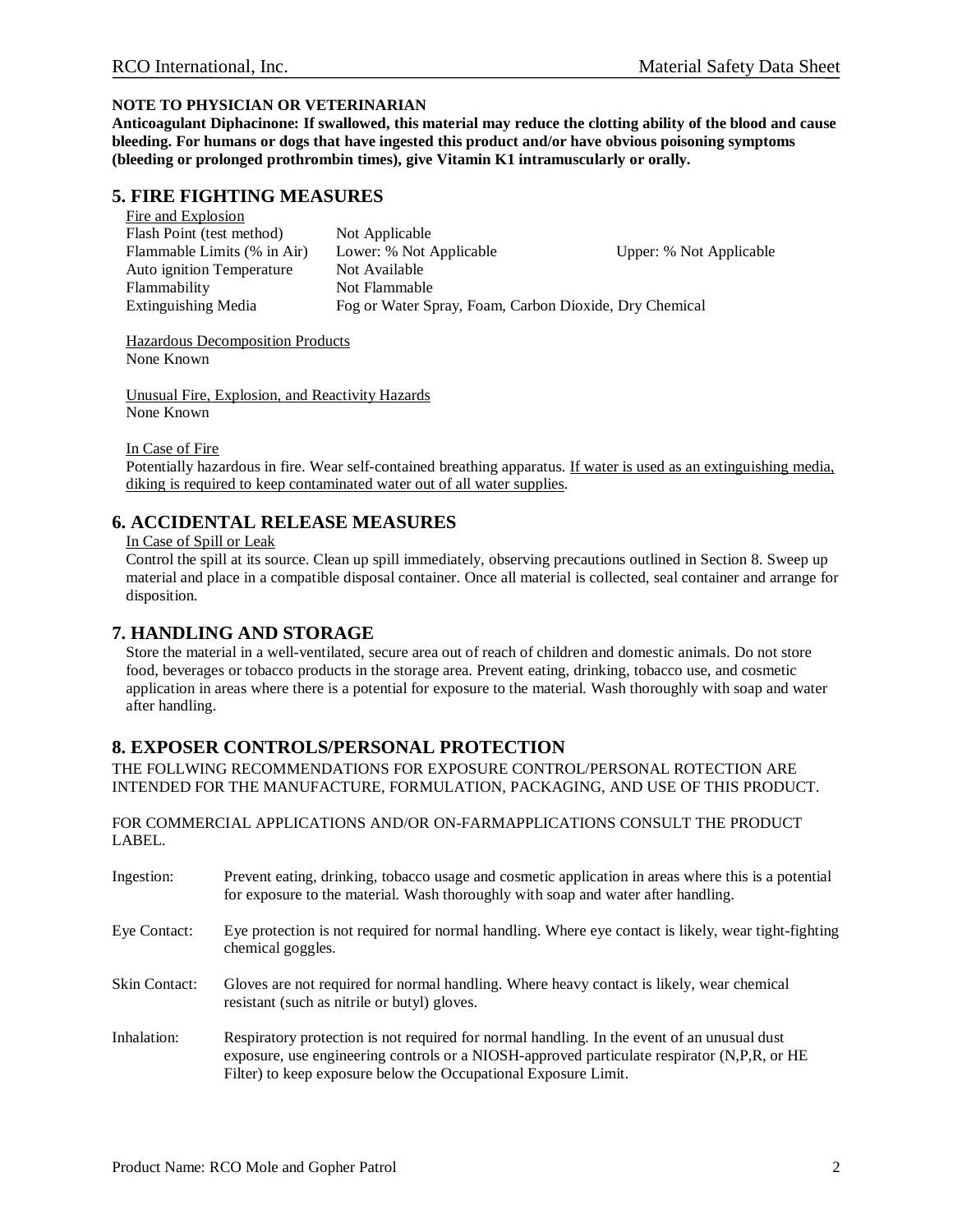#### **9. PHYSICAL AND CHEMICAL PROPERTIES**

| Appearance:               |
|---------------------------|
| Odor:                     |
| <b>Melting Point:</b>     |
| <b>Boiling Point:</b>     |
| Specific Gravity/Destiny: |
| pH:                       |
| Solubility:               |
| Vapor Pressure(mmg-HG):   |
| Vapor Density:            |

<sup>1</sup>/4"diameter – Tan Colored Pellets Low Odor – Bread Like Not Available Not Available Bulk Density 31-33lbs/ft3 Not Available Slightly soluble Not Available Not Available

## **10. STABILITY AND REACTIVITY**

| Stability:                               | Stable under normal use and storage conditions |  |  |
|------------------------------------------|------------------------------------------------|--|--|
| Hazardous Polymerization:                | Will not occur                                 |  |  |
| Conditions to Avoid:                     | None known                                     |  |  |
| Materials to Avoid:                      | None known                                     |  |  |
| <b>Hazardous Decomposition Products:</b> | None Known                                     |  |  |

## **11. TOXICOLOGY INFORMATION**

Acute Toxicity/Irrational studies (Finished Product)

| Ingestion:                 | <b>Low Toxicity</b>                          |                                                             |  |
|----------------------------|----------------------------------------------|-------------------------------------------------------------|--|
|                            | Oral(LD50Rat):                               | $>7$ mg/kg body weight(Diphacinone Technical at 98% active) |  |
|                            | Oral(LD50Rat):                               | $>100,000$ mg/kg body weight (mole and gopher patrol)       |  |
| Dermal:                    | Not Available                                |                                                             |  |
|                            | Dermal (LD50Rat) :                           | See "Other Toxicity Information," Section 11                |  |
| Inhalation:                | Not Available                                |                                                             |  |
|                            | Inhalation (LC50Rat) :                       | See "Other Toxicity Information," Section 11                |  |
| Eye Contact:               | See "Other Toxicity Information," Section 11 |                                                             |  |
| <b>Skin Contact:</b>       | See "Other Toxicity Information," Section 11 |                                                             |  |
| <b>Skin Sensitization:</b> | Not Available                                |                                                             |  |

#### Other Toxicity Information

Systemically toxic concentrations of this product will probably not be absorbed through human skin. Because of the formulation of this product, inhalation is not expected to be a normal route of exposure. No irritation is likely to develop following contact with human eyes. Irritation will probably not develop following contact with human skin. Effects of overexposure are those of anticoagulant overdose, i.e., reduced blood clotting ability with spontaneous bleeding in various organs. Body accumulation can result from repeated exposures. Individuals with blood clotting disorders may be more susceptible to over exposure effects.

#### Toxicity of Other Components

| <b>Grains</b>     | Not Available |
|-------------------|---------------|
| <b>Flavorings</b> | Not Available |

#### Target Organs

*Active Ingredients* Diphacinone Technical : Blood

#### *Inactive Ingredients*

Grains : Not Available Flavoring : Not Available

## **12. ECOLOGICAL INFORMATION**

Do not discharge effluent containing this product directly to water. Do not contaminate water when disposing of equipment wash water.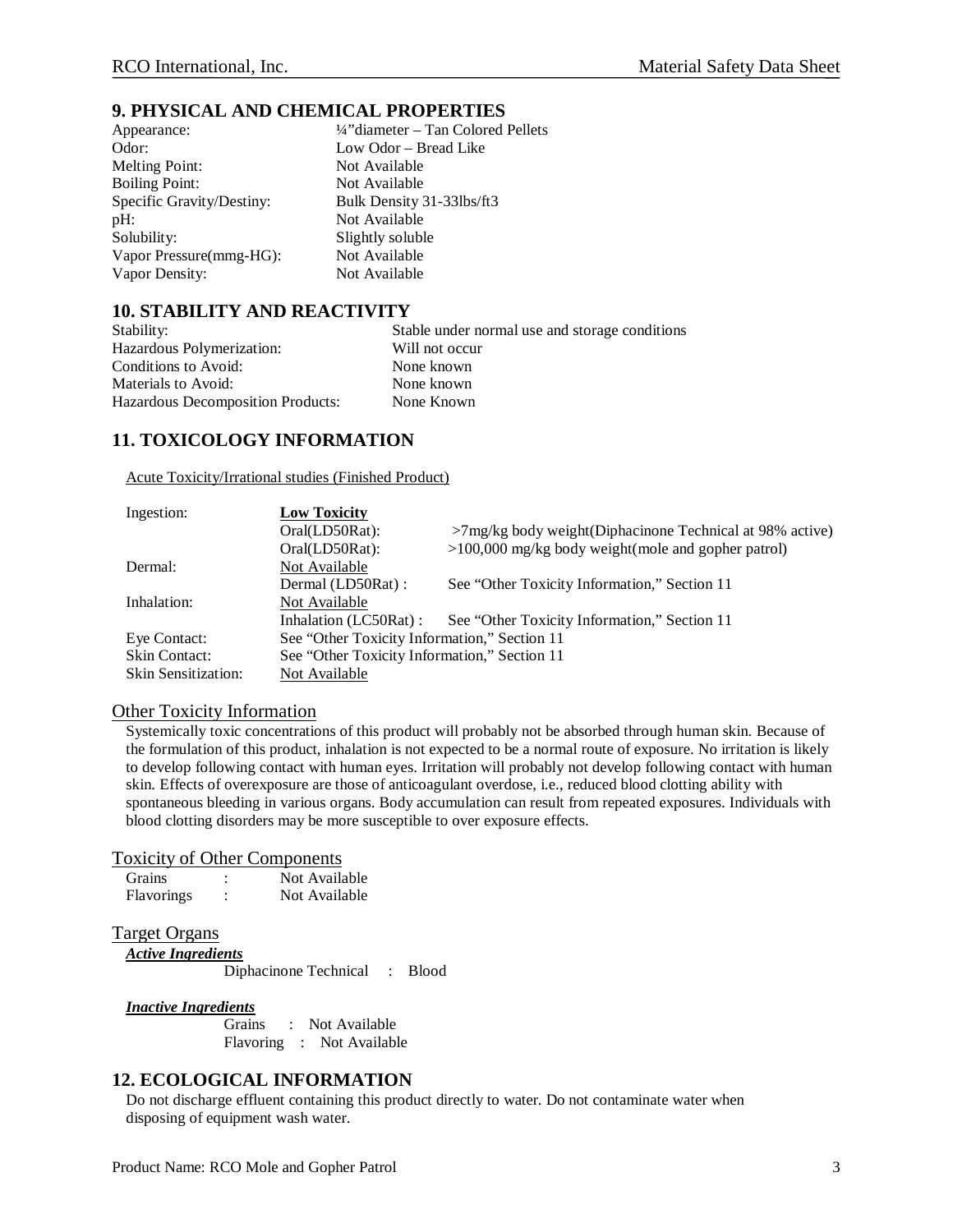## **13. DISPOSAL CONSIDERATIONS**

Container Disposal

*Plastic Containers:* Triple rinse (or equivalent). Then offer for recycling or reconditioning, or puncture and dispose of in a sanitary landfill, or incineration, or if allowed by state and local authorities, by burning. If burned, stay out of smoke.

*For Containers 1 gallon or less:* Do not reuse empty container (bottle, can, bucket). Wrap container and put in trash.

Pesticide Disposal

Wastes resulting from the use of this product may be disposed of on site or at an approved waste disposal facility.

## **14. TRANSPORT INFORMATION**

DOT Classification Not Regulated

B/L Freight Classification Exterminator, Vermin, O/T Poison

**Comments** 

Not Applicable